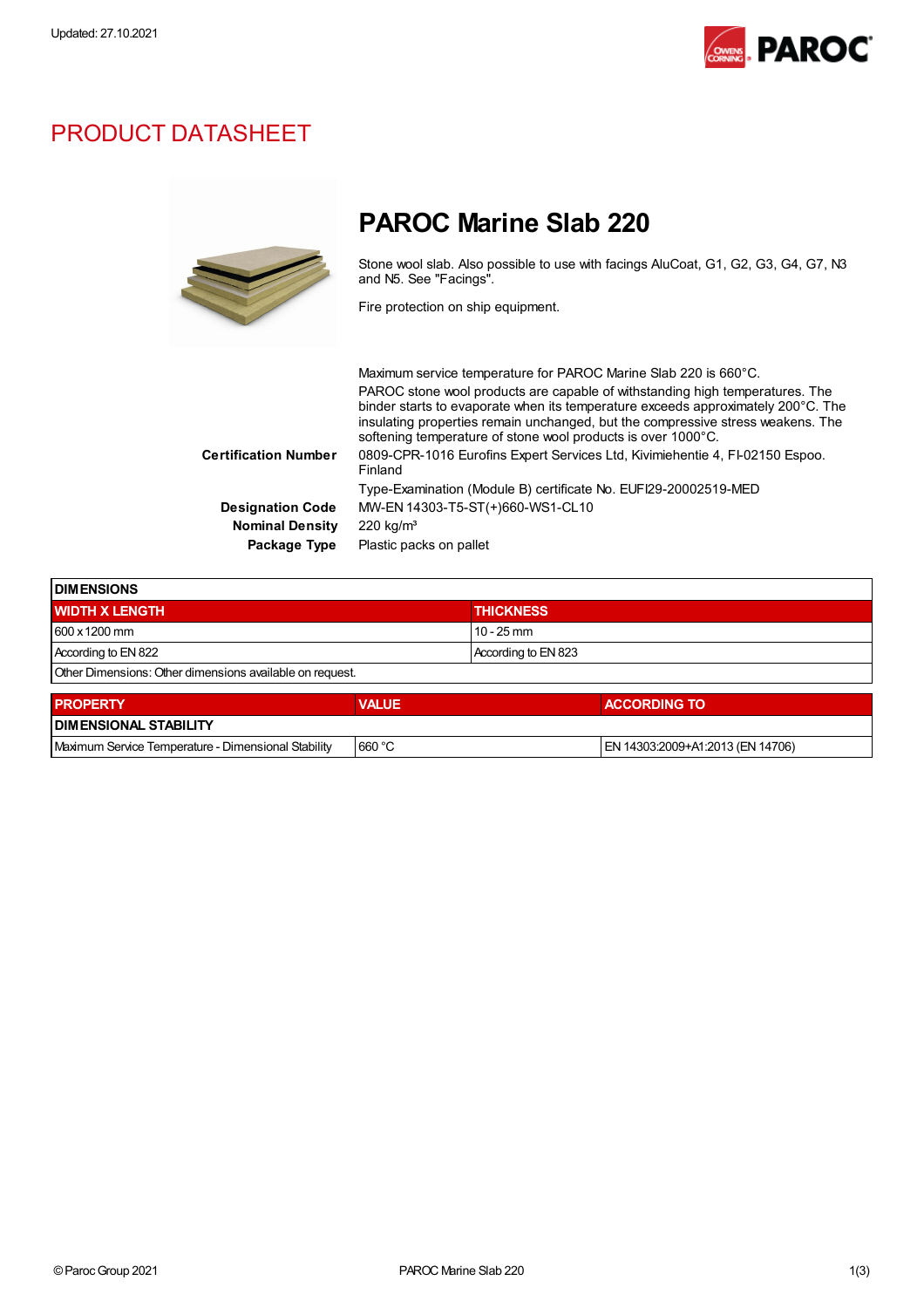

### **Properties**

| <b>PROPERTY</b>                                                  | <b>VALUE</b>                                                                                                                                                                                                                                                   | <b>ACCORDING TO</b>                |  |  |  |  |
|------------------------------------------------------------------|----------------------------------------------------------------------------------------------------------------------------------------------------------------------------------------------------------------------------------------------------------------|------------------------------------|--|--|--|--|
| <b>FIRE PROPERTIES</b>                                           |                                                                                                                                                                                                                                                                |                                    |  |  |  |  |
| Reaction to Fire, Euroclass                                      | A1                                                                                                                                                                                                                                                             | EN 14303:2009 (EN 13501-1)         |  |  |  |  |
| <b>Continuous Glowing Combustion</b>                             | <b>NPD</b>                                                                                                                                                                                                                                                     | EN 14303:2009+A1:2013              |  |  |  |  |
| Fire Classification (IMO)                                        | Non-combustible                                                                                                                                                                                                                                                | IMO FTP 2010 Code Part 1           |  |  |  |  |
| <b>THERMAL PROPERTIES</b>                                        |                                                                                                                                                                                                                                                                |                                    |  |  |  |  |
| Thermal Conductivity in 50 °C, $\lambda_{50}$                    | 0,047 W/mK                                                                                                                                                                                                                                                     | EN 14303:2009+A1:2013 (EN 12667)   |  |  |  |  |
| Thermal Conductivity in 100 °C, N <sub>100</sub>                 | 0,050 W/mK                                                                                                                                                                                                                                                     | EN 14303:2009+A1:2013 (EN 12667)   |  |  |  |  |
| Thermal Conductivity in 150 °C, N <sub>150</sub>                 | 0,053 W/mK                                                                                                                                                                                                                                                     | EN 14303:2009+A1:2013 (EN 12667)   |  |  |  |  |
| Thermal Conductivity in 200 °C, Nono                             | 0,058 W/mK                                                                                                                                                                                                                                                     | EN 14303:2009+A1:2013 (EN 12667)   |  |  |  |  |
| Thermal Conductivity in 250 °C, $\lambda_{250}$                  | 0,064 W/mK                                                                                                                                                                                                                                                     | EN 14303:2009+A1:2013 (EN 12667)   |  |  |  |  |
| Thermal Conductivity in 300 °C, A300                             | 0,071 W/mK                                                                                                                                                                                                                                                     | EN 14303:2009+A1:2013 (EN 12667)   |  |  |  |  |
| Thermal Conductivity in 400 °C, N <sub>400</sub>                 | 0,087 W/mK                                                                                                                                                                                                                                                     | EN 14303:2009+A1:2013 (EN 12667)   |  |  |  |  |
| Thermal Conductivity in 500 °C, N <sub>500</sub>                 | 0,107 W/mK                                                                                                                                                                                                                                                     | EN 14303:2009+A1:2013 (EN 12667)   |  |  |  |  |
| Thermal Conductivity in 600 °C, N <sub>600</sub>                 | 0,131 W/mK                                                                                                                                                                                                                                                     | EN 14303:2009+A1:2013 (EN 12667)   |  |  |  |  |
| Thermal Conductivity in 660 °C, λ <sub>660</sub>                 | 0,147 W/mK                                                                                                                                                                                                                                                     | EN 14303:2009+A1:2013 (EN 12667)   |  |  |  |  |
| <b>Dimensions and Tolerances</b>                                 | T <sub>5</sub>                                                                                                                                                                                                                                                 | EN 14303:2009+A1:2013              |  |  |  |  |
| <b>MOISTURE PROPERTIES</b>                                       |                                                                                                                                                                                                                                                                |                                    |  |  |  |  |
| Water Absorption, Short Term WS, (Wo)                            | ≤ 1 kg/m <sup>2</sup>                                                                                                                                                                                                                                          | EN 14303:2009+A1:2013 (EN 1609)    |  |  |  |  |
| Water Vapour Diffusion Resistance                                | <b>NPD</b>                                                                                                                                                                                                                                                     | EN 14303:2009+A1:2013 (EN 12086)   |  |  |  |  |
| Chloride Ions, CI-                                               | $<$ 10 ppm                                                                                                                                                                                                                                                     | EN 14303:2009+A1:2013 (EN 13468)   |  |  |  |  |
| Chloride content not declared for products produced in Parainen. |                                                                                                                                                                                                                                                                |                                    |  |  |  |  |
| <b>SOUND PROPERTIES</b>                                          |                                                                                                                                                                                                                                                                |                                    |  |  |  |  |
| Sound Absorption                                                 | <b>NPD</b>                                                                                                                                                                                                                                                     | EN 14303:2009+A1:2013 (EN ISO 354) |  |  |  |  |
| <b>MECHANICAL PROPERTIES</b>                                     |                                                                                                                                                                                                                                                                |                                    |  |  |  |  |
| Compressive Stress at 10 % deformation CS(10), $\sigma_{10}$     | <b>NPD</b>                                                                                                                                                                                                                                                     | EN 14303:2009+A1:2013 (EN 826)     |  |  |  |  |
| <b>EMISSIONS</b>                                                 |                                                                                                                                                                                                                                                                |                                    |  |  |  |  |
| Release of Dangerous Substances                                  | <b>NPD</b>                                                                                                                                                                                                                                                     | EN 14303:2009+A1:2013              |  |  |  |  |
| DURABILITY OF FIRE AND THERMAL PROPERTIES                        |                                                                                                                                                                                                                                                                |                                    |  |  |  |  |
| Durability of Reaction to Fire Against Ageing/Degradation        | No change in reaction to fire properties for mineral wool products. The fire performance of mineral<br>wool does not deteriorate with time. The Euroclass classification of the product is related to the<br>organic content, which cannot increase with time. |                                    |  |  |  |  |
| Durability of Reaction to Fire Against High Temperature          | The fire performance of mineral wool does not deteriorate with high temperature. The Euroclass<br>classification of the product is related to the organic content, which remains constant or decreases<br>with high temperature.                               |                                    |  |  |  |  |
| Durability of Thermal Resistance Against<br>Ageing/Degradation   | Thermal conductivity of mineral wool products does not change with time, experience has shown the<br>fibre structure to be stable and the porosity contains no other gases than atmospheric air.                                                               |                                    |  |  |  |  |

#### Appearance

#### FACINGS





HeadOffice: PAROCGROUP, P.O. Box240 (Energiakuja 3), FI-00181 Helsinki Finland, Tel. +358 46 876 8000,www.paroc.com

The information in thisbrochure describes the conditions and technical properties of the disdosed products, valid at the time of publication of this document and until replaced by the next<br>printed or digital version. The l